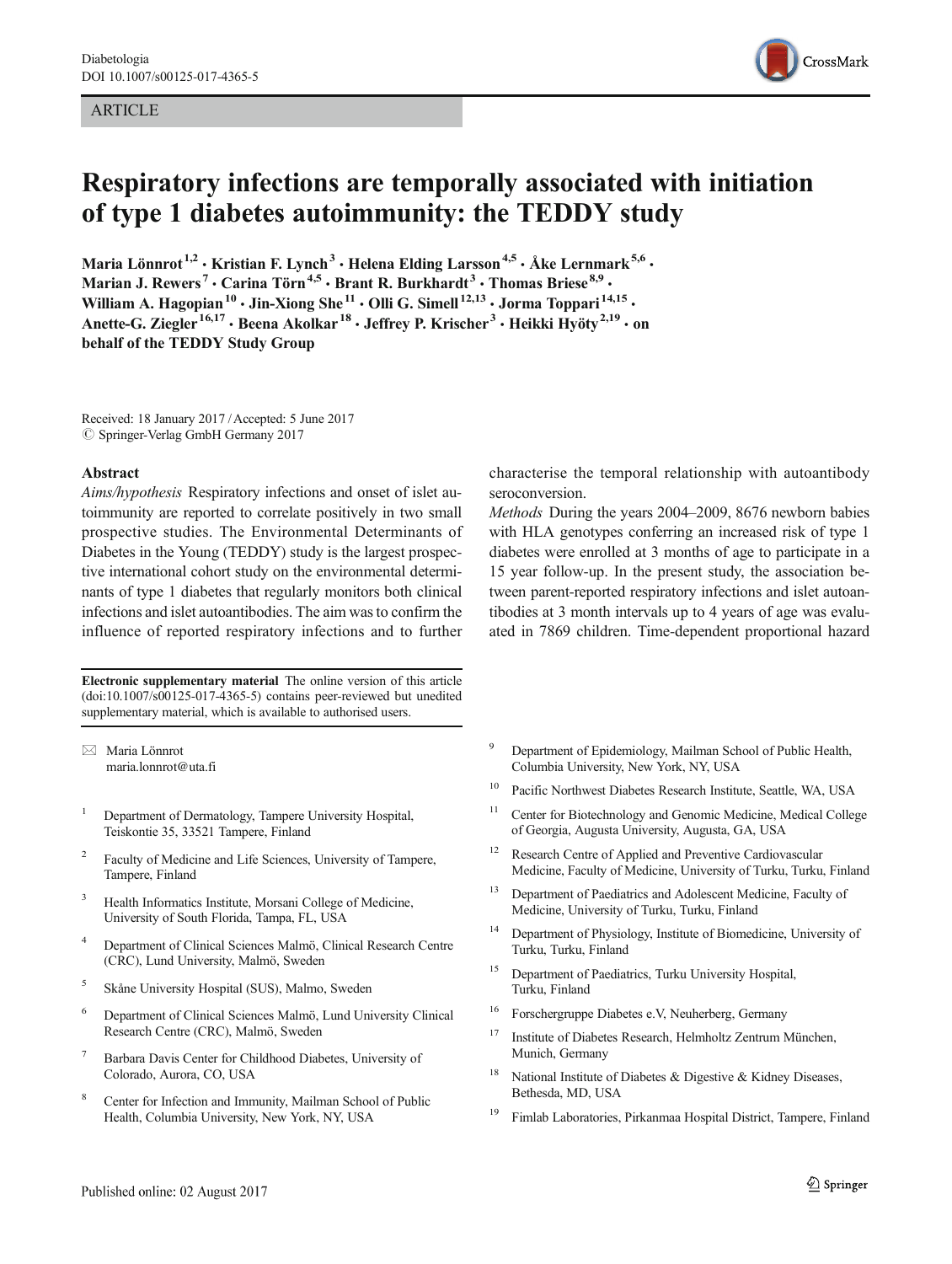models were used to assess how the timing of respiratory infections related to persistent confirmed islet autoimmunity, defined as autoantibody positivity against insulin, GAD and/ or insulinoma antigen-2, concordant at two reference laboratories on two or more consecutive visits.

Results In total, 87,327 parent-reported respiratory infectious episodes were recorded while the children were under study surveillance for islet autoimmunity, and 454 children seroconverted. The number of respiratory infections occurring in a 9 month period was associated with the subsequent risk of autoimmunity ( $p < 0.001$ ). For each 1/year rate increase in infections, the hazard of islet autoimmunity increased by 5.6% (95% CI 2.5%, 8.8%). The risk association was linked primarily to infections occurring in the winter (HR 1.42 [95% CI 1.16, 1.74];  $p < 0.001$ ). The types of respiratory infection independently associated with autoimmunity were common cold, influenza-like illness, sinusitis, and laryngitis/tracheitis, with HRs (95% CI) of 1.38 (1.11, 1.71), 2.37 (1.35, 4.15), 2.63 (1.22, 5.67) and 1.76 (1.04, 2.98), respectively.

Conclusions/interpretation Recent respiratory infections in young children correlate with an increased risk of islet autoimmunity in the TEDDY study. Further studies to identify the potential causative viruses with pathogen-specific assays should focus especially on the 9 month time window leading to autoantibody seroconversion.

Keywords Autoimmunity . Islet autoantibodies . Prospective cohort . Respiratory infections . Type 1 diabetes

#### Abbreviations

| <b>FDR</b>   | First-degree relative                         |
|--------------|-----------------------------------------------|
| <b>GADA</b>  | GAD antibody                                  |
| IAA          | Insulin autoantibody                          |
| $IA-2A$      | Insulinoma antigen-2 autoantibody             |
| <b>RIE</b>   | Respiratory infectious episode                |
| <b>TEDDY</b> | The Environmental Determinants of Diabetes in |
|              | the Young                                     |

### Introduction

Type 1 diabetes results in the destruction of pancreatic beta cells through an autoimmune process, marked by the presence of circulating autoantibodies to pancreatic islet cell antigens. Factors promoting islet autoimmunity are not completely elucidated. Genetic factors have a strong influence, but the steep global increase in type 1 diabetes incidence over the last few decades is likely driven by environmental factors that have yet to be determined.

The role of infections as environmental factors linked to type 1 diabetes is unclear; a positive association between infections and diabetes suggests an autoimmunity-promoting

effect [[1\]](#page-8-0). However, infections could also protect against autoimmunity [[2\]](#page-8-0). The mode of action may depend on several factors, like microbe species, anatomical location of infection, host's age and the intensity of beta cell stress induced by the infection. Parent-reported early childhood respiratory infections showed no association with islet autoimmunity in a prospective study in the USA [\[3](#page-8-0)], whereas respiratory infections were associated with islet autoimmunity in two small European prospective studies; the environmental triggers for type 1 diabetes study (MIDIA) and a primary dietary intervention study to reduce the risk of islet autoimmunity in children at increased risk for type 1 diabetes (BABYDIET) [\[4,](#page-8-0) [5\]](#page-8-0). An analysis of statutory health insurance claims data of individuals from Bavaria, Germany, suggested an association between early life respiratory infections and later clinical type 1 diabetes [\[6](#page-8-0)]. Common microbes that cause respiratory tract infections include enteroviruses, which have been reported to show an association with an increased risk of type 1 diabetes [\[7](#page-8-0)–[9\]](#page-8-0) and are often found in the pancreatic islets of individuals with type 1 diabetes [\[10](#page-8-0), [11](#page-8-0)]. These findings call for further evaluation of the role of respiratory infections in the pathogenesis of diabetes in both participant-reported studies of infections and microbe-specific studies of infections.

The Environmental Determinants of Diabetes in the Young (TEDDY) study has recruited 8676 newborns for a 15 year follow-up, making it one of the largest observational prospective cohort studies of the pathogenesis of type 1 diabetes, and the largest one systematically monitoring both clinical infections and islet autoantibodies. The collection of data on clinical infections [[12](#page-8-0), [13\]](#page-8-0) enables evaluation of rates, timing and types of respiratory infections over time. The aim of the present study was to evaluate the time-dependent associations of respiratory infections with the onset of islet autoimmunity during the first 4 years of life within the TEDDY cohort.

## Methods

Study participants TEDDY was approved by local institutional review or ethics boards and is monitored by an external evaluation committee. There are six clinical research centres: three in the USA (Colorado, Georgia/Florida and Washington State) and three in Europe (Finland, Germany and Sweden). Children with HLA haplotypes conferring an increased risk of type 1 diabetes were invited to participate from both the general population and those with a first-degree relative (FDR) with type 1 diabetes. Written informed consent was obtained from a parent or primary caregiver separately for genetic screening and then participation in the follow-up. A total of 8676 infants born between 2004 and 2010 were recruited into a prospective follow-up from 3 months to 15 years, with study visits every 3 months until the age of 4 years, and then every 6 months thereafter. A detailed study design has been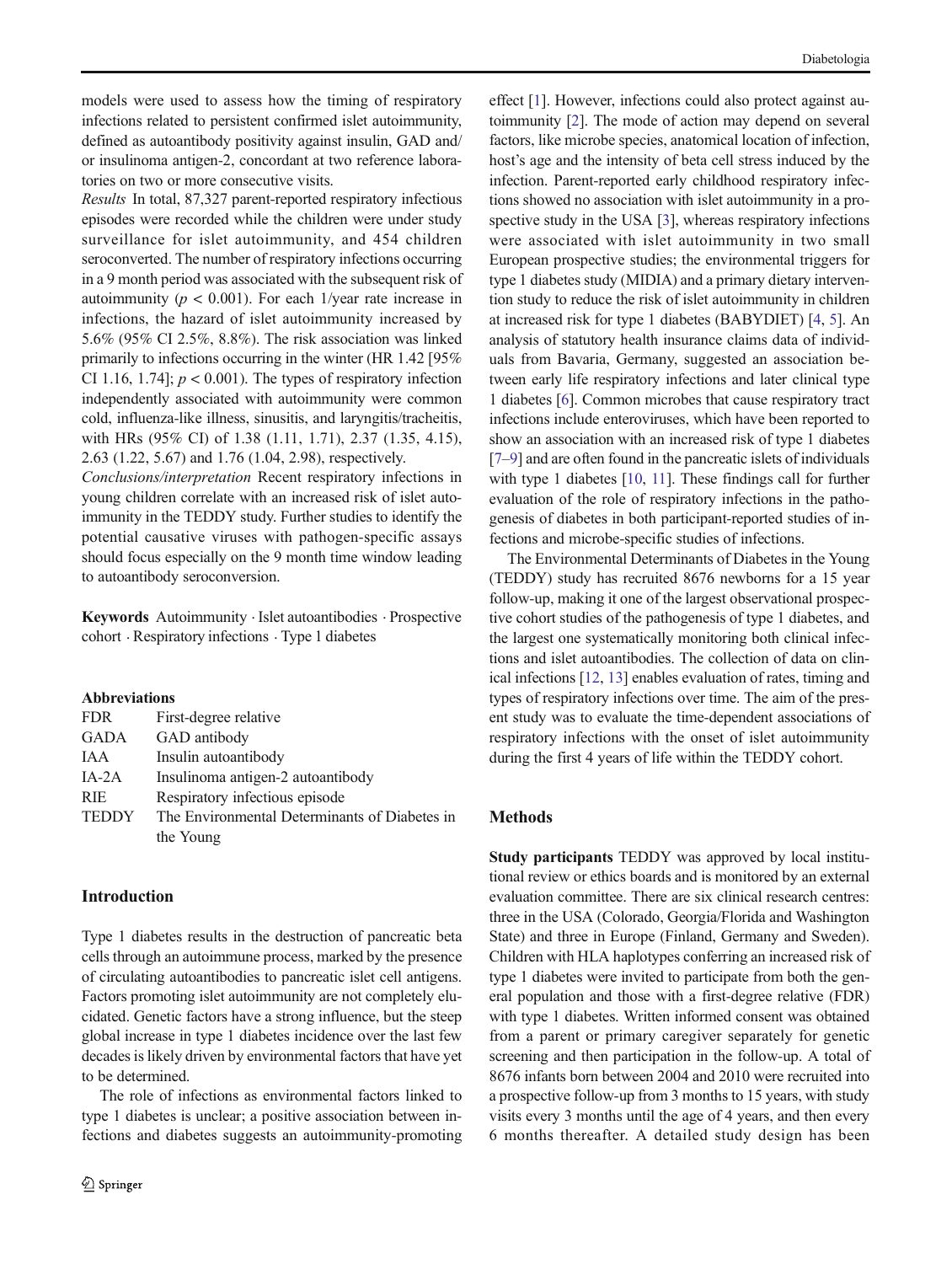previously published [\[12](#page-8-0), [13\]](#page-8-0) and details of the TEDDY Study Group can be found in the electronic supplementary material (ESM).

In the present study, follow-up data during the 3 month visit schedule, i.e. from enrolment up to 48 months of age, were evaluated. Participants with ineligible HLA ( $n = 118$ ), indeterminate autoantibody results ( $n = 55$ ), detectable type 1 diabetes-related autoantibodies at enrolment  $(n = 10)$ , or no follow-up visits after enrolment ( $n = 624$ ) were excluded. Participants missing four or more consecutive visits were considered withdrawn from the present study after the date of their last visit. The cohort is described in Table [1.](#page-3-0)

Determining islet autoimmunity and type 1 diabetes Blood samples drawn at each clinic visit were analysed for insulin autoantibodies (IAA), GAD autoantibody (GADA) and insulinoma antigen-2 autoantibody (IA-2A) [[12,13\]](#page-8-0). Samples were analysed at the Barbara Davis Center for Childhood Diabetes at the University of Colorado Denver (US sera) and the University of Bristol (UK) (European sera). All autoantibody-positive samples and 5% of negative samples were re-tested by the other reference laboratory. Both laboratories exhibited high sensitivity, specificity and concordance [\[14\]](#page-8-0). Concordant samples were deemed confirmed. Persistent islet autoimmunity was defined as confirmed autoantibody positivity on more than two consecutive visits at 3 months apart. Type 1 diabetes was diagnosed according to the ADA criteria [\[15\]](#page-8-0).

Recording of infections Parents recorded symptoms of illnesses and any subsequent diagnosis in a TEDDY diary book. At each scheduled clinic visit, infections since the previous visit were collected by study nurses, who translated parental reports of children's illnesses into diagnosis codes according to the ICD-10 classification by WHO ([www.who.int/](http://www.who.int/classifications/icd/en) [classifications/icd/en/](http://www.who.int/classifications/icd/en)). Infectious disease data processing and categorisation in the TEDDY study has been previously described in detail [\[16\]](#page-8-0). In brief, we used a respiratory infectious episode (RIE) approach [\[16](#page-8-0)], which reduces the possibility of overestimation of microbial exposure because of multiple symptom and/or diagnosis reports during a single microbial infection.

The RIEs are also categorised by having the presence or absence of the following subcategories of a respiratory infections [[16\]](#page-8-0): bronchitis and lower respiratory tract infections; common cold; conjunctivitis (included as this mostly occurs in children in conjunction with a respiratory tract infection and is caused by the same microbes [[17\]](#page-8-0)); enterovirus-like illnesses; infections of the middle ear and mastoid process; influenza-like illnesses; laryngitis and tracheitis; respiratory syncytial virus infection; sinusitis; tonsillitis or streptococcal pharyngitis; other respiratory tract infections.

Statistical analyses Age-specific RIE count was calculated as the total number of RIEs from the day after the previous visit until the end of the day of the following 3 month visit. RIE count for a child during any time period was calculated as a rate per year. The primary aim was to assess RIE rates in relation to risk of islet autoimmunity at different time periods. Associations were examined by time-dependent Cox proportional hazard models. Children were censored after the day of the last negative islet autoimmunity result or the day of the 48 month sample, whichever came first. The 3 month RIE rate on the day of seroconversion was first examined for association with hazard of islet autoimmunity. The date of seroconversion was considered the date of the first positive islet autoimmunity sample. The effect of RIE at the time of seroconversion was assessed using HR and 95% CI, as calculated from the time-dependent Cox regression model. The period before seroconversion was defined as the time from date of enrolment up to date of the last 3 month visit prior to the day of seroconversion. The effect of RIEs on subsequent seroconversion was modelled by several time-varying predictors that looked at RIEs in different periods relative to this last visit prior to seroconversion. The RIE rate was examined over the entire period from enrolment to the last visit before seroconversion ('cumulative'), in the first year after enrolment ('early'), and in each year before seroconversion ('recent'). The early RIE rate was modelled as a step function and examined over the entire year and at 3 month intervals within the first year. Recent RIE rates were modelled by a lag function and examined at 3 month intervals up to 2 years prior to seroconversion. All models were adjusted for sex, HLA-DQ genotype, and family history of type 1 diabetes (FDR) by including them as covariates, as well as for country, by fitting a separate baseline hazard. In models examining RIE rates before seroconversion, an adjustment was made for the age of the child at the last visit to ensure that RIE rates were counted over a similar age period.

The second aim was to characterise in a subgroup analysis any significant time-dependent association between RIE rate and islet autoimmunity. Further characterisation included testing by seasonality, febrile symptoms and respiratory infection subcategory. RIE subcategories were included together in multivariate models when possible to identify types that had an independent association with islet autoimmunity. Cox regression models also tested whether RIEs were associated with progression to seroconversion to a second autoantibody type or type 1 diabetes by age 6 years.

All final models were adjusted for SNPs PTPN22 (rs2476601), INS (rs689), ERBB3 (rs2292239), SH2B3 (rs3184505), CLEC16A (rs12708716) and for dietary probiotics before 3 months of age, which have been previously associated with islet autoimmunity in TEDDY [\[18](#page-8-0)–[20\]](#page-8-0), as well as for potential confounders, including preterm birth, low birthweight, mother's first child, maternal education and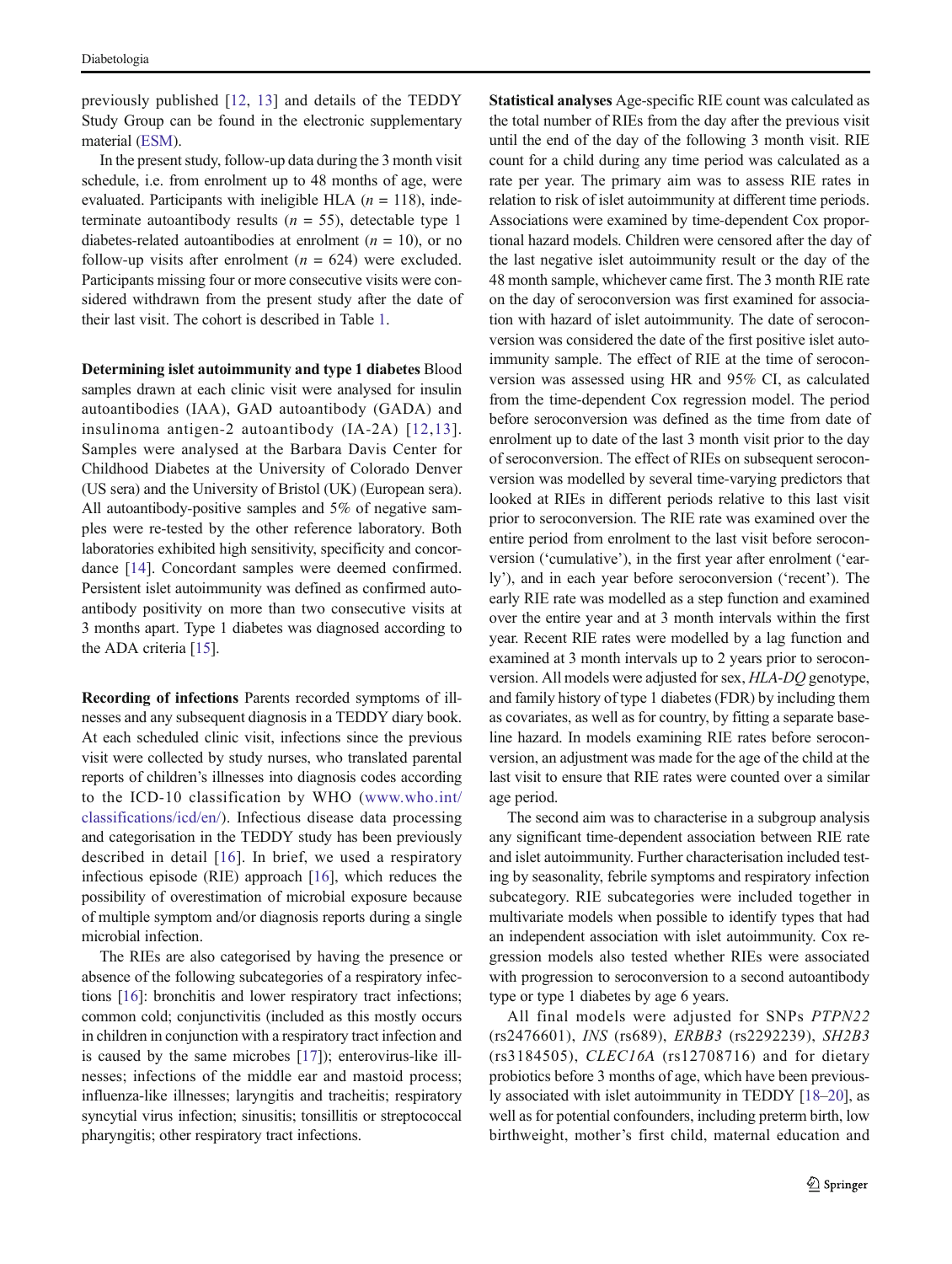<span id="page-3-0"></span>

| Factor                            | Islet autoimmunity-positive   | Multivariate proportional hazard model of factors associated with IA <sup>b</sup> |                       |           |
|-----------------------------------|-------------------------------|-----------------------------------------------------------------------------------|-----------------------|-----------|
|                                   | children, $n$ /total $(\%)^a$ | Unadjusted                                                                        | Adjusted <sup>c</sup> |           |
|                                   |                               | HR (95% CI)                                                                       | HR (95% CI)           | $p$ value |
| HLA-DR genotype                   |                               |                                                                                   |                       |           |
| DR4-DQ8/DR4-DQ8                   | 76/1551 (4.9)                 | 1.00                                                                              | 1.00                  | Ref.      |
| DR3-DQ2/DR4-DQ8                   | 229/3063 (7.5)                | 1.53(1.18, 1.98)                                                                  | 1.48(1.13, 1.94)      | 0.004     |
| DR4-DQ8/DR8-DQ4                   | 69/1361(5.1)                  | 1.04(0.75, 1.45)                                                                  | 1.08(0.77, 1.51)      | 0.90      |
| DR3-DQ2/DR3-DQ2                   | 60/1637(3.7)                  | 0.75(0.54, 1.06)                                                                  | 0.71(0.50, 1.02)      | 0.06      |
| DR-DQ-FDR specific                | 20/257(7.8)                   | 0.64(0.38, 1.09)                                                                  | 0.68(0.40, 1.16)      | 0.16      |
| Family history of T1D             |                               |                                                                                   |                       |           |
| N <sub>o</sub>                    | 353/6997 (5.0)                | 1.00                                                                              | 1.00                  | Ref.      |
| Yes                               | 101/872 (11.6)                | 2.62 (2.04, 3.37)                                                                 | 2.42 (1.90, 3.14)     | < 0.0001  |
|                                   |                               | Sex                                                                               |                       |           |
| Male                              | 251/4010 (6.3)                | 1.00                                                                              | 1.00                  | Ref.      |
| Female                            | 203/3859 (5.3)                | 0.82(0.68, 0.99)                                                                  | 0.78(0.64, 0.94)      | 0.01      |
|                                   |                               | Country                                                                           |                       |           |
| <b>USA</b>                        | 150/3279 (4.6)                | 1.00                                                                              | 1.00                  | Ref.      |
| Finland                           | 117/1717(6.8)                 | 1.45(1.13, 1.86)                                                                  | 1.46(1.12, 1.92)      | 0.006     |
| Germany                           | 36/525(6.9)                   | 1.24(0.85, 1.80)                                                                  | 1.24(0.82, 1.86)      | 0.13      |
| Sweden                            | 151/2348 (6.4)                | 1.33(1.06, 1.66)                                                                  | 1.28(1.00, 1.62)      | 0.04      |
| rs2476601 (PTPN22-A)              |                               |                                                                                   |                       |           |
| No                                | 287/5467 (5.2)                |                                                                                   | 1.00                  | Ref.      |
| Yes                               | 135/1426(9.5)                 |                                                                                   | 1.76(1.43, 2.16)      | < 0.0001  |
| rs689 (INS-A)                     |                               |                                                                                   |                       |           |
| No                                | 293/4073 (7.2)                |                                                                                   | 1.00                  | Ref.      |
| Yes                               | 155/3374 (4.6)                |                                                                                   | 0.68(0.56, 0.83)      | 0.0002    |
| rs2292239 (ERBB3-T)               |                               |                                                                                   |                       |           |
| N <sub>0</sub>                    | 154/3151 (4.9)                |                                                                                   | 1.00                  | Ref.      |
| Yes                               | 268/3743 (7.2)                |                                                                                   | 1.47(1.20, 1.79)      | 0.0002    |
| rs3184505 (SH2B3-T)               |                               |                                                                                   |                       |           |
| No                                | 103/2138 (4.8)                |                                                                                   | 1.00                  | Ref.      |
| Yes                               | 319/4756 (6.7)                |                                                                                   | 1.31(1.05, 1.64)      | 0.02      |
| rs12708716 (CLEC16A-G)            |                               |                                                                                   |                       |           |
| N <sub>0</sub>                    | 205/3042 (6.7)                |                                                                                   | 1.00                  | Ref.      |
| Yes                               | 217/3836 (5.7)                |                                                                                   | 0.83(0.69, 1.00)      | 0.05      |
| Dietary probiotics by age 90 days |                               |                                                                                   |                       |           |
| No                                | 396/6743 (5.9)                |                                                                                   | $1.00\,$              | Ref.      |
| Yes                               | 58/1126 (5.2)                 |                                                                                   | 0.73(0.54, 0.98)      | 0.04      |

<sup>a</sup> All SNP data available for only 6860 of the 7869 children

<sup>b</sup> Preterm birth (yes = 5.6%), low birthweight (yes = 3.4%), maternal primary education (yes = 20.0%), trade school or some college (yes = 25.3%), graduated college (yes = 54.7%), mother's first child (yes = 44.8%) and maternal smoking (yes = 12.8%) were not associated with hazard of islet autoimmunity ( $p$  values  $>0.15$ )

c Adjusted for SNPs and dietary probiotics

Ref, reference; T1D, type 1 diabetes

maternal smoking during pregnancy. These additional covariates were only available for children followed to at least 9 months of age. As the timing of RIEs on islet autoimmunity was of interest, statistical tests examining RIE rates with different temporal relationships to islet autoimmunity risk were considered independent and two-sided;  $p$  values less than  $0.05$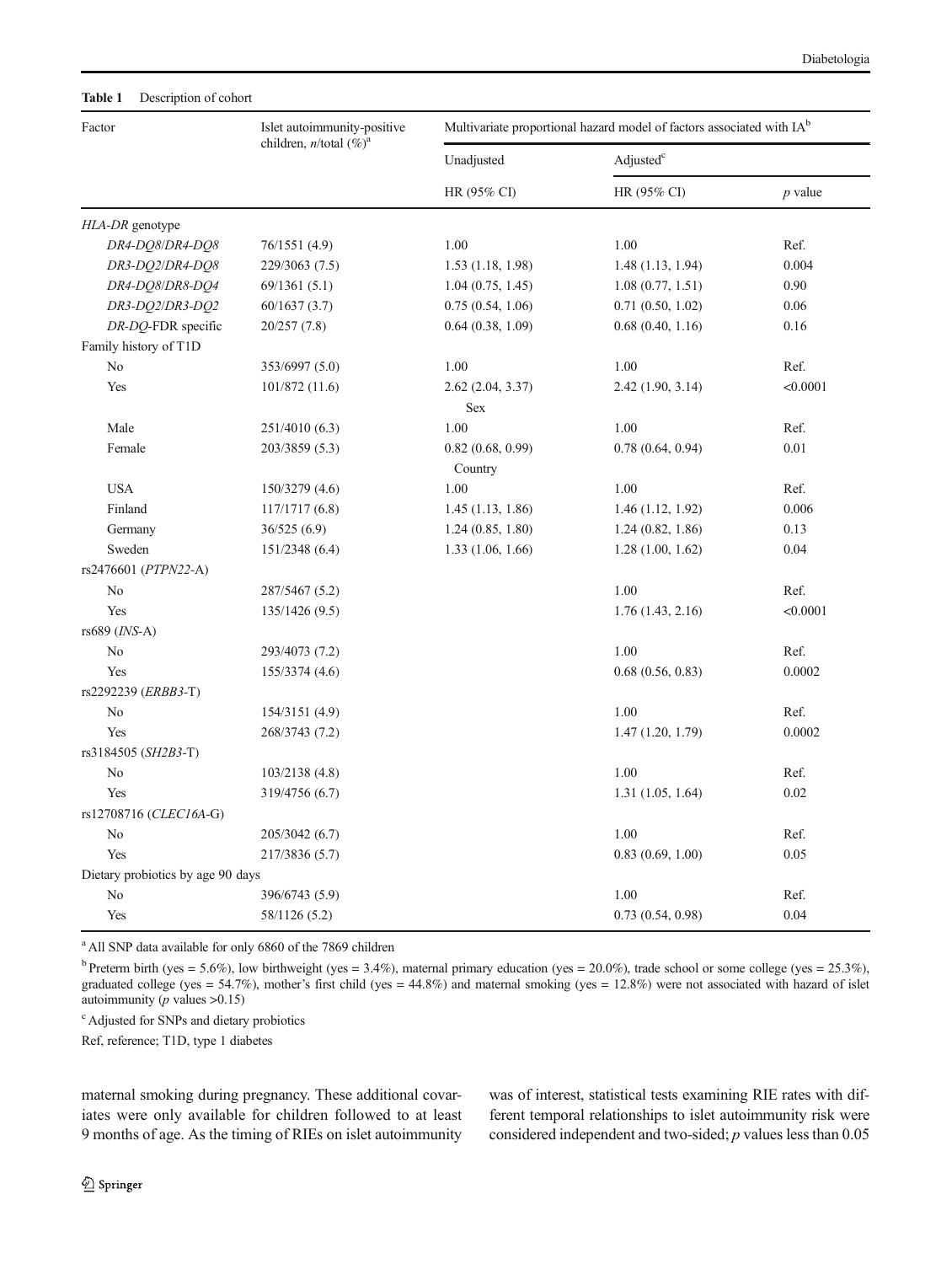were statistically significant. In the subgroup analysis,  $p$  values were also used to help characterise the RIE associations with islet autoimmunity. All statistical analyses were performed using SAS, Version 9.4 (SAS Institute Cary, NC, USA) and GraphPad PRISM 5.03 (GraphPad Software, San Diego, CA, USA) for figures.

### **Results**

Overall, 454 out of 7869 (5.8%) of the enrolled children developed persistent islet autoimmunity between 3 and 48 months of age. The incidence (2.0/100 person-years) declined by age (Fig. 1), and differed by sex, country, FDR, HLA-DQ-DR genotype and SNPs (Table [1](#page-3-0)). Of the 454 children who developed islet autoimmunity, 375 (82.6%) had a single autoantibody at the time of seroconversion, including 155 children (34.1%) with GADA only (mean age at seroconversion: 26.9 months), 215 (47.4%) with IAA only (mean age: 20.7 months) and 5 (1.1%) with IA-2A only (mean age: 31.4 months). The remaining 79 (17.4%) children (mean age: 23.0 months) were positive for multiple autoantibodies at seroconversion.

A total of 87,327 RIEs were reported (RIE incidence = 3.9/ person-year). Age-specific RIE rates were strongly correlated with the decline in islet autoimmunity incidence (Spearman's correlation =  $0.71$ ,  $p = 0.003$ , Fig. 1). A seasonal trend in RIE rates was consistently observed across age and demographic groups, with the highest and lowest rates seen from October to February and from May to August, respectively. RIE rates according to the month reported were: January = 4.6/personyear, February = 5.0, March = 4.5, April = 3.9, May = 3.4, June = 2.4, July = 1.6, August = 2.9, September = 4.2,



Fig. 1 Incidence of islet autoimmunity per 100 person-years (dashed line) peaked between 6 and 9 months of age, and declined thereafter. Incidence of RIE per person-years (solid line) also peaked between 6 and 9 months and declined thereafter. Age-specific RIE rates were strongly correlated with the decline in islet autoimmunity incidence

October = 4.6, November = 4.6, December = 4.8. The most frequent diagnosis related to RIEs was the common cold, which was reported in 83.2% of the episodes, followed by bronchitis and lower respiratory tract infection (23.0%), middle ear infection (19.0%), conjunctivitis (4.8%), laryngitis (2.1%), tonsillitis or streptococcal pharyngitis (1.9%), influenza-like illness (1.2%), enterovirus-like illness (1.0%), sinusitis (0.9%), respiratory syncytial virus infection (0.3%) and other respiratory tract infections grouped together (5.0%). A fever symptom was reported in 41.1% of RIEs.

The RIE rate (count/year) at the time of seroconversion was not associated with the risk of islet autoimmunity (HR 1.00 [95% CI 0.98, 1.0[2](#page-5-0)];  $p = 0.73$  (Fig. 2a). However, an increase in the cumulative RIE yearly rate from enrolment to the last visit before seroconversion was significantly associated with islet autoimmunity (HR 1.05 [95% CI 1.01, 1.08];  $p = 0.008$ ). More specifically, an increase in RIE rate within any given 12 month period was associated with subsequent islet autoimmunity seroconversion (HR 1.06 [95% CI 1.02, 1.09];  $p < 0.001$ ). This increase in risk was seen with RIEs at 0 to 3 months, 3 to 6 months and 6 to 9 months before seroconversion (HR [95% CI]: 1.03 [1.01, 1.06], 1.02 [95% CI 1.00, 1.05] and 1.03 [1.00, 1.05]; p values 0.003, 0.06 and 0.05, respectively), but not prior to 9 months (HR 1.01 [95% CI 0.98, 1.04];  $p = 0.41$ ) (Fig. [2a](#page-5-0)). RIEs during the first year after enrolment were not associated with islet autoimmunity (HR 1.00 [95% CI 0.97, 1.03];  $p = 0.99$ ). There was no marked difference between the effect sizes described above for islet autoimmunity and effect sizes observed for seroconversion with IAA or GADA as the first-appearing antibody (data not shown).

For each 1/year rate increase in the number of respiratory infections occurring in a 9 month period, the hazard of islet autoimmunity increased significantly by 5.6% (95% CI 2.5%, 8.8%),  $p < 0.001$ . There were no interactions by HLA, sex, family history of diabetes (data not shown) or age of child (ESM Fig. 1). The percentage change in hazard was also similar in Finland +7.1% (95% CI +1.7%, +12.7%), Germany +14.3% (95% CI +5.2%, +24.2%), Georgia/Florida +10.3% (95% CI +0.0%, +21.1%) and Washington state +7.8% (95% CI −2.7%, +19.3%). In Sweden, an increasing hazard was seen in children older than 24 months +7.6% (95% CI −0.5%, +16.3%), but not in younger children −2.9% (95% CI −10.4%, +5.1%). No association was seen in Colorado −3.6% (95% CI −13.0%, +6.8%). Compared with the lower quartile RIE count in the 0 to 9 month period  $\langle$  2 per year), a 9.4% increased risk of islet autoimmunity within the next 3 months was observed if RIEs were within the interquartile range (RIE count 2–5/year; HR 1.09 [95% CI 0.86, 1.39];  $p = 0.47$ ), and a 46.6% increased risk of islet autoimmunity if RIEs were in the upper quartile (RIE count >5/year; HR 1.5 [95% CI 1.12, 1.93];  $p = 0.006$ ).

This risk association depended on the season of an RIE and was linked to RIEs occurring during the winter months of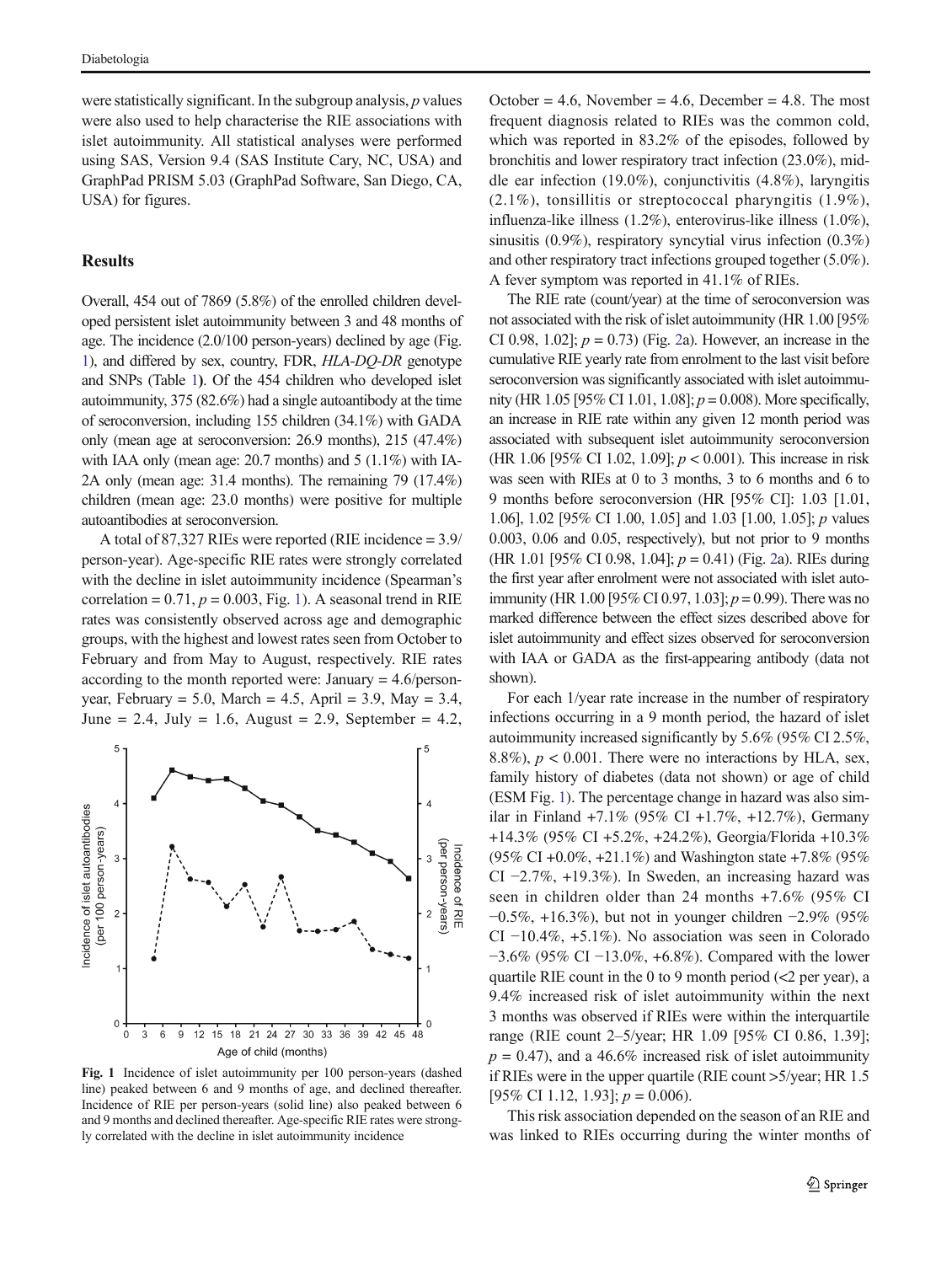<span id="page-5-0"></span>

Fig. 2 (a) RIEs occurring between 0 and 3 months, 3 and 6 months, and 6 and 9 months before the autoantibody seroconversion period were associated with increased risk of islet autoimmunity ( $p \leq 0.05$  for all), whereas RIE rates in the other 3 month periods were not  $(p > 0.10)$ . (b) In a multivariate analysis, the presence of a winter but not a spring, summer

or autumn RIE, occurring in the 9 month period before seroconversion, was associated with islet autoimmunity. (c) In a multivariate analysis, the specific infections in the winter with significant association with islet autoimmunity were sinusitis, laryngitis and tracheitis, influenza-like illness and common cold

December, January and February (Fig. 2b). Risk of islet autoimmunity increased by 42.4% (yes vs no; HR 1.42, [95% CI 1.16, 1.74];  $p < 0.001$ ) when a winter RIE was reported (yes vs no), while no association was seen for RIEs reported in other seasons. Both febrile and non-febrile RIEs were associated with an increased risk of islet autoimmunity (HR 1.07 [95% CI 1.02, 1.12],  $p = 0.005$ ; HR 1.05 [95% CI 1.01, 1.09],  $p = 0.02$ , respectively); however, febrile RIEs showed a more consistent association when analysed in different age groups (ESM Fig. 1). Of the individual subcategory infections recorded during the winter months, common cold, influenza-like illnesses, sinusitis, and laryngitis and tracheitis were independently associated with islet autoimmunity (Fig. 2c). In other seasons, none of the subcategories of RIE was associated with the risk of islet autoimmunity (Table [2\)](#page-6-0).

The islet autoimmunity risk characterisation by RIE 0– 9 months before islet autoimmunity seroconversion was not associated with number of islet autoantibodies or rate of progression from islet autoimmunity to type 1 diabetes (data not shown). The characterisation was also not explained by the remaining factors significantly associated with islet autoimmunity (Table [1\)](#page-3-0) and available for 86% of the participants (6800/7869 participants; RIE 0–9 month n/year on risk of islet autoimmunity; HR 1.05 [95% CI 1.02, 1.09];  $p = 0.001$ ).

## Discussion

This prospective analysis showed that among young children, the number of RIEs within any 9 month period was associated with the subsequent onset of islet autoimmunity within the following 3 months. It is unlikely this finding was due to generally increased susceptibility to infections in the seroconverting children, as the association with risk of islet autoimmunity was only observed for RIEs prior to the last autoantibody-negative sample and not for RIEs during the period of islet autoimmunity seroconversion. Furthermore, characterisation of the RIEs in the 9 month period revealed that the common cold, influenza-like illness, sinusitis and laryngitis/tracheitis, were the types of respiratory infections in the winter that were independently associated with autoimmunity. Further pathogen-specific studies should focus on this particular period in great detail to determine the causative microbes.

The magnitude of the association between RIEs within any 9 month period and the risk of islet autoimmunity was moderate: the median RIE rate was 4 RIEs/year and ranged from 0/year at the 10th percentile to 8/year at the 90th percentile, with the hazard of islet autoimmunity increasing by 5.6% with each 1/year rate increase in respiratory infection rate. While the rate showed a monotonically increasing impact on islet autoimmunity hazard, a more pronounced effect on hazard of islet autoimmunity (46.6%) was observed when RIEs occurred at the highest rate (upper quartile rate >5/year). This association indicates that RIEs are not a good predictor of whether an individual child will seroconvert for islet autoantibodies. However, at a population level, comparing groups with different RIE rates, the observed association is relatively consistent by country, remaining when adjusting for many other risk factors, and the association is in line with previous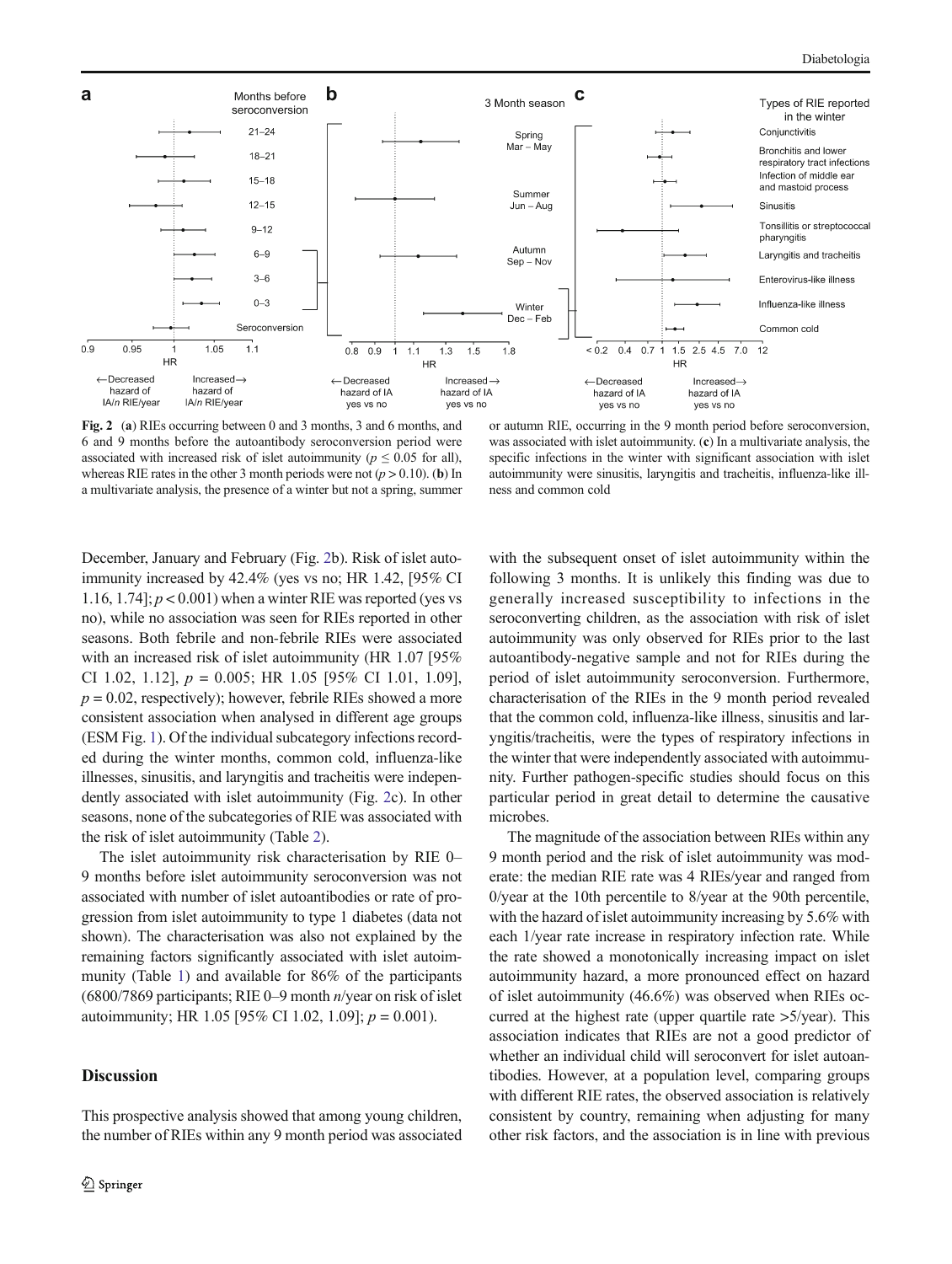| Table 2 Multivariate Cox proportional hazards model of seasonal symptoms and categories of RIE during a 9 month period on risk of islet autoimmunity within the next 3 months, after adjustment |                             |           |                     |           |                       |           |                             |           |
|-------------------------------------------------------------------------------------------------------------------------------------------------------------------------------------------------|-----------------------------|-----------|---------------------|-----------|-----------------------|-----------|-----------------------------|-----------|
| RIE during a 9 month period <sup>a</sup>                                                                                                                                                        | December-February<br>Winter |           | March-May<br>Spring |           | June-August<br>Summer |           | September-October<br>Autumn |           |
|                                                                                                                                                                                                 | 95% CI)<br>$\breve{\Xi}$    | $p$ value | HR (95% CI)         | $p$ value | HR (95% CI)           | $p$ value | HR (95% CI)                 | $p$ value |
| Overall                                                                                                                                                                                         | 1.43 (1.17, 1.75)           | 0.0005    | 1.14(0.94, 1.39)    | 0.19      | 1.06(0.86, 1.31)      | 0.60      | 1.14(0.94, 1.39)            | 0.18      |
| Symptom of RIE <sup>b</sup>                                                                                                                                                                     |                             |           |                     |           |                       |           |                             |           |
| Febrile                                                                                                                                                                                         | (1.23, 1.86)<br>1.51        | 0.0001    | 1.15(0.92, 1.44)    | 0.22      | 1.16 (0.88, 1.53)     | 0.30      | 1.16 (0.92, 1.45)           | 0.21      |
| Non-febrile                                                                                                                                                                                     | (1.00, 1.50)<br>1.23        | 0.05      | 1.15(0.94, 1.41)    | 0.18      | 1.00(0.79, 1.28)      | 0.98      | 1.11 (0.91, 1.36)           | 0.32      |
| RIE category <sup>c</sup>                                                                                                                                                                       |                             |           |                     |           |                       |           |                             |           |
| Common cold                                                                                                                                                                                     | 1.38 (1.11, 1.71)           | 0.004     | 1.12 (0.90, 1.39)   | 0.33      | 1.18 (0.93, 1.49)     | 0.17      | 1.09 (0.88, 1.36)           | 0.42      |
| Influenza-like illness                                                                                                                                                                          | (1.35, 4.15)<br>2.37        | 0.003     | $0.00^{\text{d}}$   |           | $0.00^{\text{d}}$     |           | 0.32(0.05, 2.30)            | 0.26      |
| Laryngitis and tracheitis                                                                                                                                                                       | 1.76 (1.04, 2.98)           | 0.04      | 0.71(0.26, 1.91)    | 64.0      | 2.01 (0.82, 4.92)     | 0.13      | 1.17(0.57, 2.38)            | 0.67      |
| Sinusitis                                                                                                                                                                                       | (1.22, 5.67)<br>2.63        | 0.01      | 0.44(0.06, 3.19)    | 0.42      | 0.98(0.14, 7.03)      | 0.98      | 0.95(0.23, 3.86)            | 0.94      |
| Enterovirus-like illness                                                                                                                                                                        | 1.29 (0.32, 5.22)           | 0.72      | 2.04 (0.65, 6.42)   | 0.23      | 2.15 (0.96, 4.84)     | 0.06      | 0.64(0.21, 2.03)            | 0.45      |
| Tonsillitis                                                                                                                                                                                     | 0.37(0.09, 1.50)            | 0.16      | 1.15 (0.47, 2.80)   | 0.76      | 0.46 (0.10, 2.06)     | 0.31      | 0.93(0.35, 2.52)            | 0.89      |
| Infections of middle ear and mastoid process                                                                                                                                                    | 1.08(0.82, 1.43)            | 0.58      | 1.03 (0.76, 1.39)   | 0.87      | 0.72(0.45, 1.14)      | 0.16      | 1.09(0.79, 1.52)            | 0.61      |
| Conjunctivitis                                                                                                                                                                                  | 1.30(0.85, 1.99)            | 0.22      | 0.78(0.43, 1.39)    | 0.39      | 1.31 (0.69, 2.49)     | 0.41      | 1.03(0.59, 1.77)            | 0.93      |
| Bronchitis and lower respiratory tract infections                                                                                                                                               | (0.70, 1.28)<br>0.94        | 0.71      | 1.26(0.91, 1.73)    | 0.16      | 0.85(0.55, 1.32)      | 0.47      | 0.97(0.70, 1.36)            | 0.87      |
| The model was alweed for H A DO found of the afterness of alabour age of an anti-state of annual contractions                                                                                   |                             |           |                     |           |                       |           |                             |           |

The model was adjusted for HLA-DQ, family history of type 1 diabetes, sex, age at last visit and country of residence The model was adjusted for  $HLA-DQ$ , family history of type 1 diabetes, sex, age at last visit and country of residence

 $\frac{1}{2}$  Yes vs no = reference  $Y$ es vs no = reference

b Febrile and non-febrile RIEs were included together in the multivariate models

o <del>c</del> All categories of RIE were included together in the multivariate model

No cases of islet autoimmunity had category of season-specific RIE

## <span id="page-6-0"></span>Diabetologia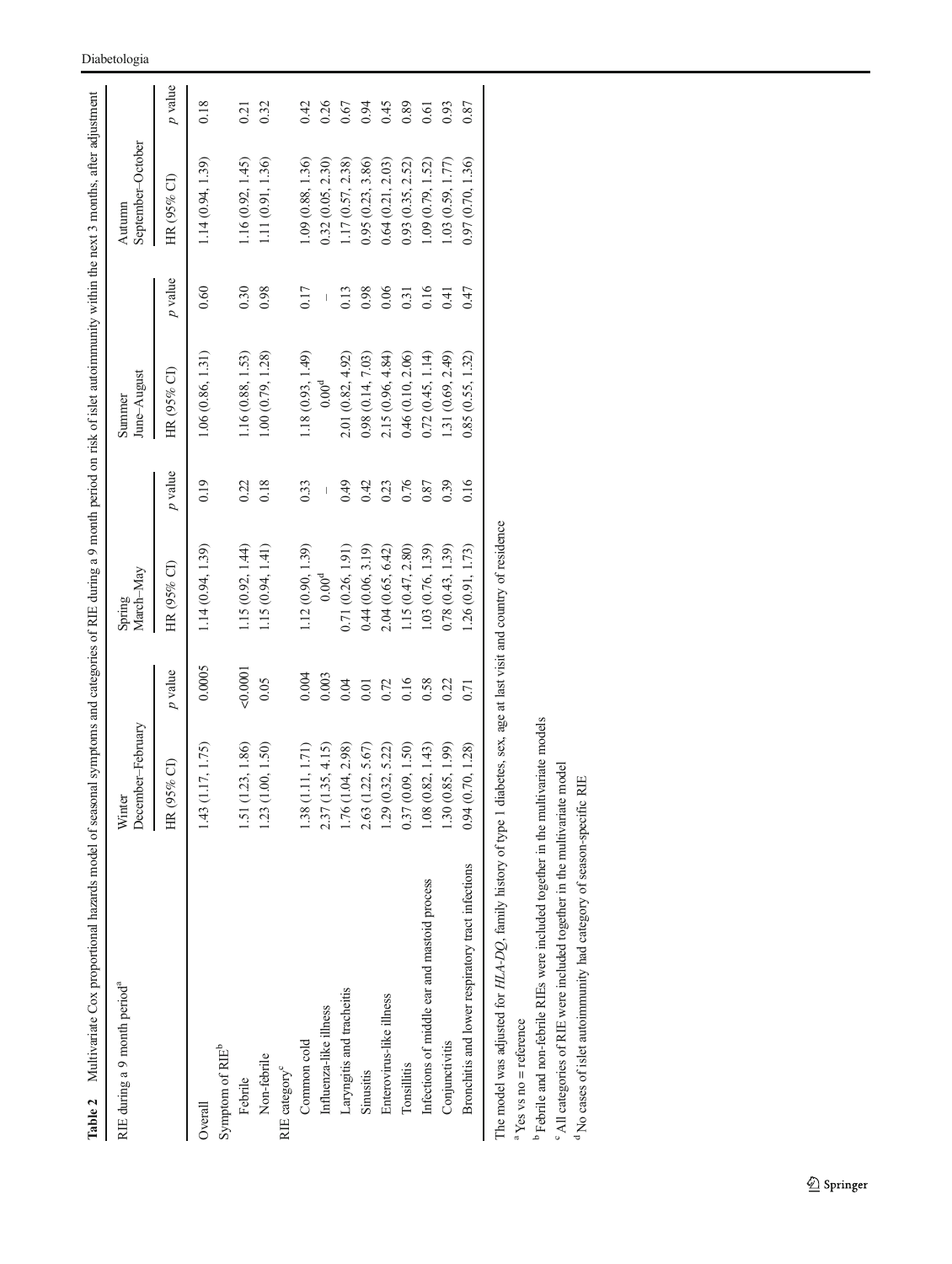findings on type 1 diabetes  $[1, 4–7]$  $[1, 4–7]$  $[1, 4–7]$  $[1, 4–7]$  $[1, 4–7]$  $[1, 4–7]$  $[1, 4–7]$ , which suggests a biological mechanism is probably present. Further research is required to understand whether the moderate effect of RIE on islet autoimmunity is due to the role of specific microbes or interactions with other unknown risk factors. The firstappearing autoantibody (IAA vs GADA) has been suggested to represent two different phenotypes of autoimmunity [[20,](#page-8-0) [21\]](#page-8-0). In the present study, the effect size did not markedly differ between seroconversion with IAA or GADA as the firstappearing antibody, which suggests that RIEs may trigger both autoimmunity pathways.

The RIE-associated increased risk of islet autoimmunity was observed year-round, but it was observed primarily for winter RIEs (Fig. [2](#page-5-0)b), which was the high season for respiratory infections in all TEDDY sites. These specific infection types observed in the winter season (Fig. [2c](#page-5-0)) are most often caused by viruses such as rhino-, corona-, influenza-, respiratory syncytial, parainfluenza-, adeno-, entero- and metapneumoviruses [[22](#page-8-0)–[24\]](#page-8-0). In sinusitis, bacteria such as Moraxella catarrhalis, Streptococcus pneumoniae and Haemophilus influenzae are also frequently involved [[25\]](#page-8-0). A pronounced increase in the risk of islet autoimmunity was observed only when RIEs occurred at a high rate. This may imply involvement of more than one microbe in the initiation of autoimmunity; however, our findings do not identify the particular culprit microbe(s). Although the marked differences in islet autoimmunity risk associated with various anatomical sites of RIE shown in Fig. [2](#page-5-0)c (e.g. infection located in conjunctiva [conjunctivitis] vs infection in the sinuses [sinusitits]) raise the possibility of a more specific or limited set of pathogens, it should also be considered that a generally high rate of infection in the 9 months preceding islet autoimmunity seroconversion may play a role. The latter scenario could be consistent with the 'fertile field' hypothesis [[26](#page-9-0)], suggesting that many infections could induce a temporary proinflammatory cytokine milieu (a fertile field), promoting activation of autoreactive T cells.

Enteroviruses have been suggested to trigger islet autoimmunity [\[7,](#page-8-0) [27](#page-9-0)] and detection of enterovirus RNA in blood has been shown to increase islet autoimmunity risk in the following 6 months [[8](#page-8-0)], resembling the temporal pattern observed for RIEs in the present study. Nevertheless, in the present study, no association was found between the subcategory of enterovirus-like illnesses and islet autoimmunity risk. This is probably because of the low sensitivity for identifying these infections from parental reports. Enterovirus infections are mostly subclinical, and clinically manifest most often with fever or non-specific upper respiratory tract symptoms, such as in the common cold [[28](#page-9-0)]. Only some enterovirus infections can be recognised based on clinical representation, such as hand, foot and mouth disease and herpangina. Therefore, we suspect that in the present study, only a minor fraction of

enterovirus infections has been classified as enterovirus-like illnesses, and most have been diagnosed as common colds.

Febrile RIEs showed a more consistent risk association with islet autoimmunity compared with non-febrile RIEs, suggesting that fever may be a factor increasing islet autoimmunity risk within RIEs. The clinical course of febrile infections tends to be more severe and is often associated with pronounced viraemia that allows the spread of the virus to the pancreas. High severity of infections may also be linked with more intense beta cell stress: acute infections induce stress in beta cell endoplasmic reticulum because of insulin resistance and increased insulin excretion [\[29\]](#page-9-0). The stress reaction in endoplasmic reticulum can cause post-translational modifications in beta cell autoantigens [\[30](#page-9-0)–[33](#page-9-0)], making them more immunogenic and thus promoting autoimmunisation. Accordingly, RIE-induced beta cell stress paving the way for autoimmunisation is one plausible explanation for the observed association between RIEs and increased islet autoimmunity risk.

Serum samples used to test for islet autoantibodies and TEDDY diary book infection records were collected at each visit at regular 3 month intervals. Visit compliance was relatively high (87%); if families missed a visit, parents were asked to recall all infections since the last visit. The temporal associations of RIE with islet autoimmunity were also examined among individuals with higher compliance, up to perfect compliance, and the magnitude of the associations remained the same. In the present study, all participants reporting infections were still at risk for islet autoimmunity. Therefore, a possible increase in vigilance and reporting of infections after parents have been informed about their child's islet autoimmunity was not an issue in this study.

We also controlled for the possibility of overestimation of infection rate because of multiple illness and symptom reports during a single infection by binding together reports into infectious episodes that originated from the same infection (for details see Lönnrot et al [\[16\]](#page-8-0)).

Certain study limitations remained. Selection bias is likely as age of mother, country, education and other factors were associated with dropout rate in the TEDDY study [\[34,](#page-9-0) [35\]](#page-9-0). Misclassification of infections, as discussed for enterovirus infections, was an important limitation. Many respiratory infections have quite similar symptoms, and caution is needed in interpreting the results based on infection subcategories. Another limitation of the study is capturing only clinically overt infections. These are generally regarded as the mere tip of the iceberg of microbial exposures, which may all potentially influence islet autoimmunity risk. It is also possible that some conditions classified as infections were actually noninfectious. For example, infectious and allergic rhinitis can exhibit fairly similar symptoms. However, febrile RIEs showed a more consistent risk associated with islet autoimmunity compared with non-febrile RIEs, suggesting that this association is truly related to infections.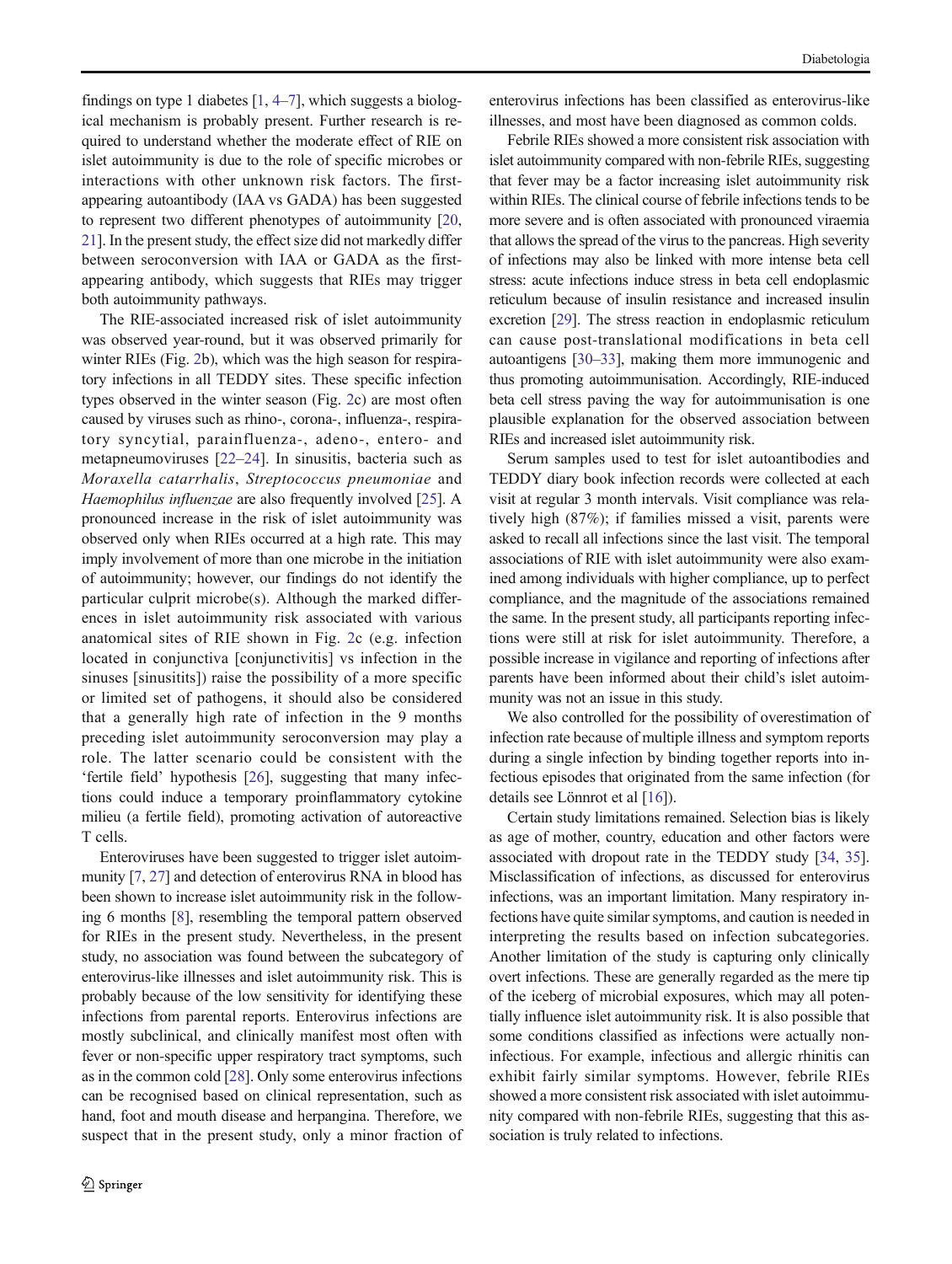<span id="page-8-0"></span>Conclusions The present prospective study consisting of almost 8000 participants has confirmed the findings of two smaller prospective studies (the Norwegian MIDIA study with 885 participants and German BABYDIET study with 148 participants [4, 5]) of the risk association between respiratory infection and islet autoimmunity. The observed temporal pattern suggests an islet autoimmunity-triggering effect by respiratory infections. Next, effort will be made to identify the specific microbes, probably viruses, by analysing biological samples taken from TEDDY participants during the 0–9 month time window prior to the development of islet autoimmunity.

Acknowledgements TEDDY families are warmly acknowledged for their participation in this study. The TEDDY Study Group is acknowledged for excellent collaboration (see ESM).

Data availability The data that support the findings of this study are available from the National Institute of Diabetes and Digestive and Kidney Diseases (NIDDK) Central Repository on request.

Funding This study was funded by U01 DK63829, U01 DK63861, U01 DK63821, U01 DK63865, U01 DK63863, U01 DK63836, U01 DK63790, UC4 DK63829, UC4 DK63861, UC4 DK63821, UC4 DK63865, UC4 DK63863, UC4 DK63836, UC4 DK95300, UC4 DK100238, UC4 DK106955 and contract number HHSN267200700014C from the NIDDK, National Institute of Allergy and Infectious Diseases (NIAID), National Institute of Child Health and Human Development (NICHD), National Institute of Environmental Health Sciences (NIEHS), JDRF and Centers for Disease Control and Prevention (CDC). This work supported in part by National Institutes of Health (NIH)/National Center for Advancing Translational Sciences (NCATS) Clinical and Translational Science Awards to the University of Florida (UL1 TR000064), the University of Colorado (UL1 TR001082) and Sigrid Juselius Foundation (grant to HH).

Duality of interest The authors declare that there is no duality of interest associated with this manuscript.

Contribution statement All authors attest to meeting ICMJE uniform requirements for authorship by making substantial contributions to the conception and design of this study, the acquisition, analysis and interpretation of the data and to drafting or revising the article for intellectual content. All authors have approved the final version of the article to be published. ML and KL are responsible for the integrity of the work as a whole.

### References

- 1. Op de Beeck A, Eizirik DL (2016) Viral infections in type 1 diabetes mellitus-why the beta-cells? Nat Rev Endocrinol 12:263–273
- 2. Bach JF, Chatenoud L (2012) The hygiene hypothesis: an explanation for the increased frequency of insulin-dependent diabetes. Cold Spring Harb Perspect Med 4:a00779
- 3. Snell-Bergeon JK, Smith J, Dong F et al (2012) Early childhood infections and the risk of islet autoimmunity. The Diabetes Autoimmunity Study in the Young (DAISY). Diabetes Care 35: 2553–2558
- 4. Rasmussen T, Witsø E, Tapia G, Stene LC, Rønningen KS (2011) Self-reported lower respiratory tract infections and development of

islet autoimmunity in children with the type 1 diabetes high-risk HLA genotype: the MIDIA study. Diabetes Metab Res Rev 27: 834–837

- 5. Beyerlein A, Wehweck F, Ziegler AG, Pflueger M (2013) Respiratory infections in early life and the development of islet autoimmunity in children at increased type 1 diabetes risk evidence from the BABYDIET Study. JAMA Pediatr 167:800–807
- 6. Beyerlein A, Donnachie E, Jergens S, Ziegler AG (2016) Infections in early life and development of type 1 diabetes. JAMA 319:1899
- 7. Yeung WC, Rawlinson WD, Craig ME (2011) Enterovirus infection and type 1 diabetes mellitus: systematic review and metaanalysis of observational molecular studies. BMJ 342:d35
- 8. Oikarinen S, Martiskainen M, Tauriainen S et al (2011) Enterovirus RNA in blood is linked to the development of type 1 diabetes. Diabetes 60:276–279
- 9. Stene LC, Oikarinen S, Hyöty H et al (2010) Enterovirus infection and progression from islet autoimmunity to type 1 diabetes. The Diabetes and Autoimmunity Study in the Young (DAISY). Diabetes 59:3174–3180
- 10. Krogvold L, Edwin B, Buanes T et al (2015) Detection of a lowgrade enteroviral infection in the islets of langerhans of living patients newly diagnosed with type 1 diabetes. Diabetes 64:1682– 1687
- 11. Richardson SJ, Willcox A, Bone AJ, Foulis AK, Morgan NG (2009) The prevalence of enteroviral capsid protein vp1 immunostaining in pancreatic islets in human type 1 diabetes. Diabetologia 52:1143–1151
- 12. TEDDY Study Group (2007) The Environmental Determinants of Diabetes in the Young (TEDDY) study: study design. Pediatr Diabetes 8:286–298
- 13. TEDDY Study Group (2008) The Environmental Determinants of Diabetes in the Young (TEDDY) study. Ann N YAcad Sci 1150:1– 13
- 14. Bonifacio E, Yu L, Williams AK et al (2010) Harmonization of glutamic acid decarboxylase and islet antigen-2 autoantibody assays for national institute of diabetes and digestive and kidney diseases consortia. J Clin Endocrinol Metab 95:3360–3367
- 15. American Diabetes Association (2016) Standards of Medical Care in Diabetes-2016. Diabetes Care 39:S1–S112
- 16. Lönnrot M, Lynch K, Elding Larsson H et al (2015) A method for reporting and classifying acute infectious diseases in a prospective study of young children: TEDDY. BMC Pediatr 15:24
- 17. Chawla R, Kellner JD, Astle WF (2001) Acute infectious conjunctivitis in childhood. Paediatr Child Health 6:329–335
- 18. Törn C, Hadley D, Lee HS et al (2015) Role of type 1 diabetesassociated SNPs on risk of autoantibody positivity in the TEDDY study. Diabetes 64:1818–1829
- 19. Uusitalo U, Liu X, Yang J et al (2016) Association of early exposure of probiotics and islet autoimmunity in the TEDDY study. JAMA Pediatr 170:20–28
- 20. Krisher JP, Lynch KF, Schatz DA et al (2013) The 6 year incidence of diabetes-associated autoantibodies in genetically at-risk children: the TEDDY study. Diabetologia 58:980–987
- 21. Ilonen J, Hammais A, Laine AP et al (2013) Patterns of ß-cell autoantibody appearance and genetic associations during the first years of life. Diabetes 62:3636–3640
- 22. Heikkinen T, Järvinen A (2003) The common cold. Lancet 361:51– 59
- 23. Mäkelä MJ, Puhakka T, Ruuskanen O et al (1998) Viruses and bacteria in the etiology of the common cold. J Clin Microbiol 32: 539–542
- 24. Miller KE, Gebretsadik T, Carroll KN et al (2013) Viral etiologies of infant bronchiolitis, croup and upper respiratory illness during 4 consecutive years. Pediatr Infect Dis J 32:950–955
- 25. Nocon CC, Baroody FM (2014) Acute rhinosinusitis in children. Curr Allergy Asthma Rep 14:443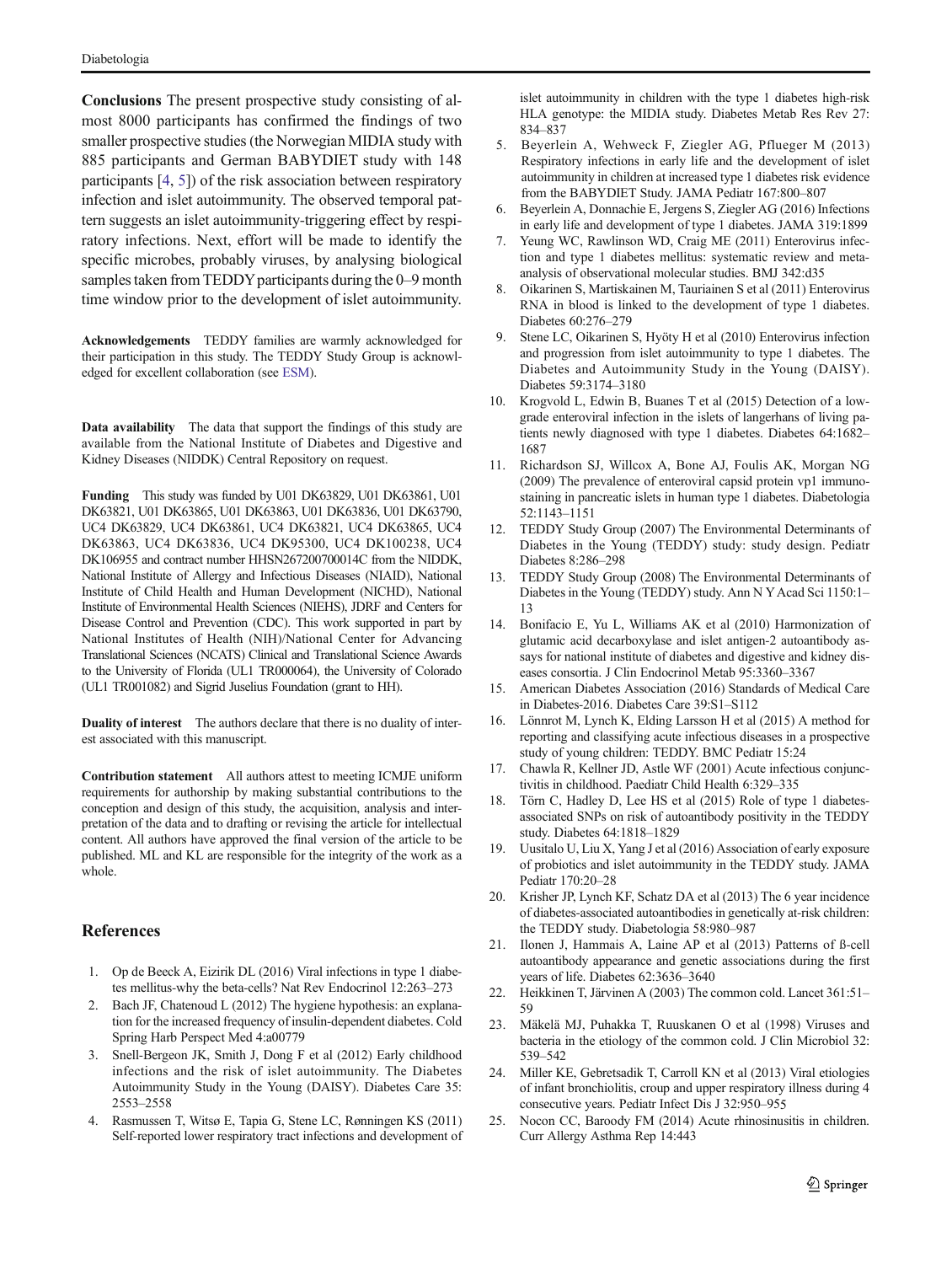- <span id="page-9-0"></span>26. von Herrath MG, Fujinami RS, Whitton JL (2003) Microorganisms and autoimmunity: making the barren field fertile? Nat Rev Microbiol 1:151–157
- 27. Morgan NG, Richardson SJ (2014) Enteroviruses as causative agents in type 1 diabetes: loose ends or lost cause? Trends Endocrinol Metab 25:611–619
- 28. Pallansch MA, Roos RP (2001) Enteroviruses: polioviruses, coxsackieviruses, echoviruses and newer enteroviruses. In: Fields BN, Knipe DM, Howley PM, Griffin DE (eds) Field's virology. Lippincot, Williams and Wilkins, Philadelphia, pp 723–775
- 29. Yki-Järvinen H, Sammalkorpi K, Koivisto VA, Nikkilä EA (1989) Severity, duration and mechanisms of insulin resistance during acute infections. J Clin Endocrinol Metab 69:317–323
- 30. Dunne JL, Overbergh L, Purcell AW, Mathieu C (2012) Posttranslational modifications of proteins in type 1 diabetes: the next step in finding the cure? Diabetes 61:1907–1914
- 31. van Lummel M, Duinkerken G, van Veelen PA et al (2014) Posttranslational modification of HLA-DQ binding islet autoantigens in type 1 diabetes. Diabetes 63:237–247
- 32. McGinty JW, Chow IT, Greenbaum C et al (2014) Recognition of posttranslationally modified GAD65 epitopes in subjects with type 1 diabetes. Diabetes 63:3033–3040
- 33. Clark AL, Urano F (2016) Endoplasmic reticulum stress in beta cells and autoimmune diabetes. Curr Opin Immunol 43:60–66
- 34. Bennett Johnson S, Lynch K, Baxter J et al (2016) Predicting later study withdrawal in participants active in a longitudinal birth cohort study for 1 year: the TEDDY study. J Pediatr Psychol 41:373–383
- 35. Bennett Johnson S, Lee HS, Baxter J et al (2011) The Environmental Determinants of Diabetes in the Young (TEDDY) study: predictors of early study withdrawal among participants with no family history of type 1 diabetes. Pediatr Diabetes 12: 165–171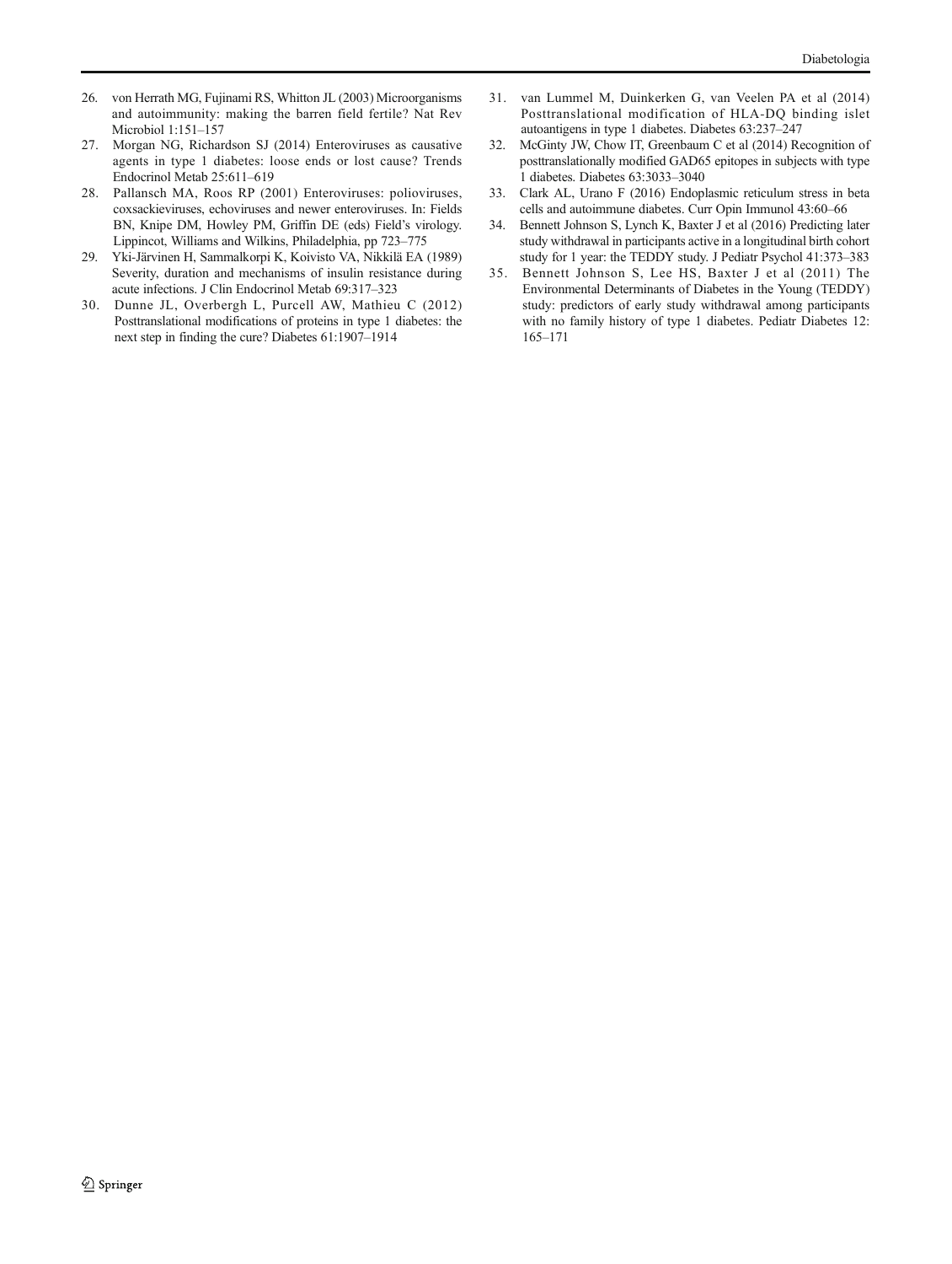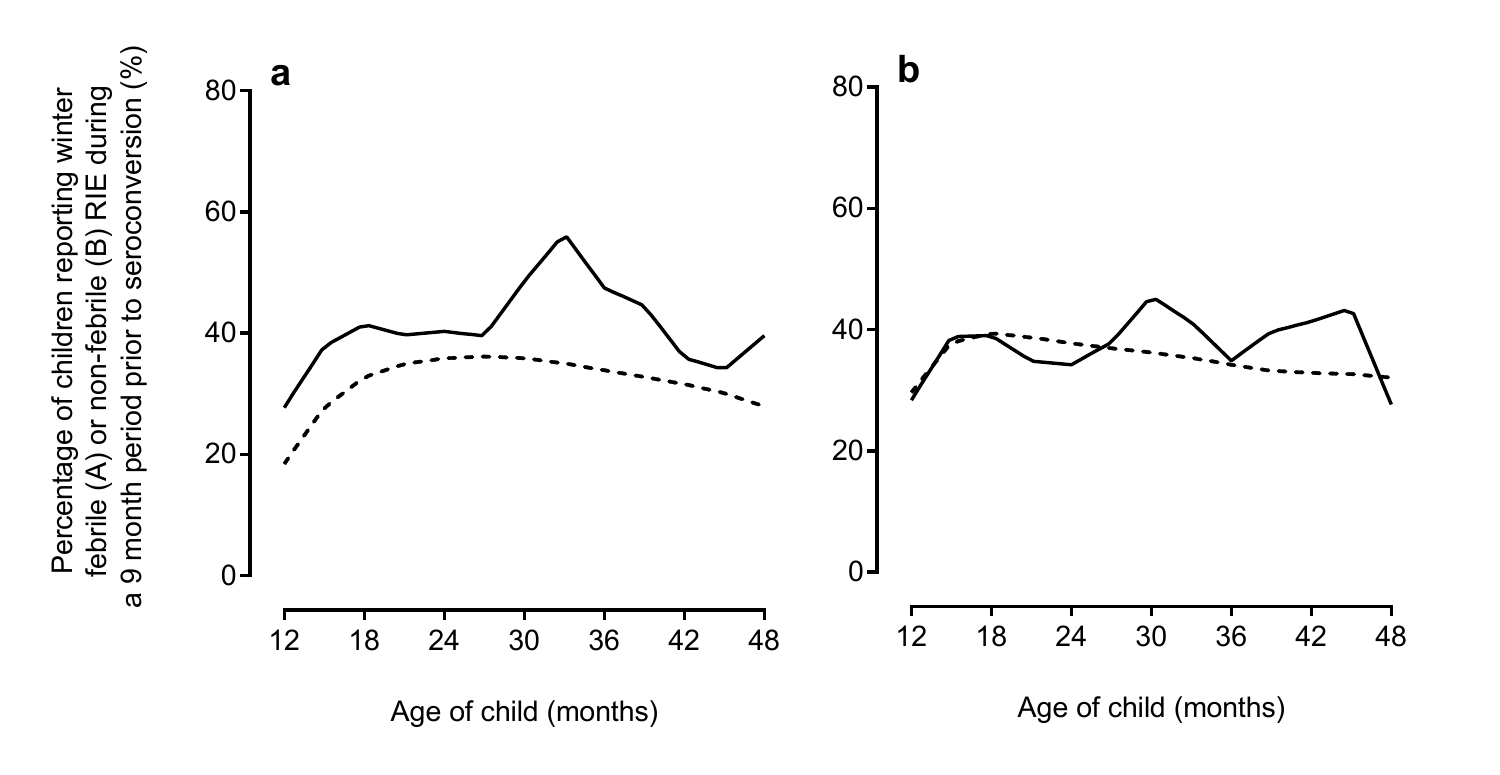## **ESM Fig. 1**

Percentage of children reporting a febrile (panel a) or a non-febrile (panel b) respiratory infectious episode in winter during the 9 month period prior to islet autoimmunity (IA) seroconversion period. Locally weighted scatter plot smoother (LOWESS) curves of percentages over time are shown separately for children who seroconverted at specific age (solid line) and children who remained at risk for IA at specific age (dashed line).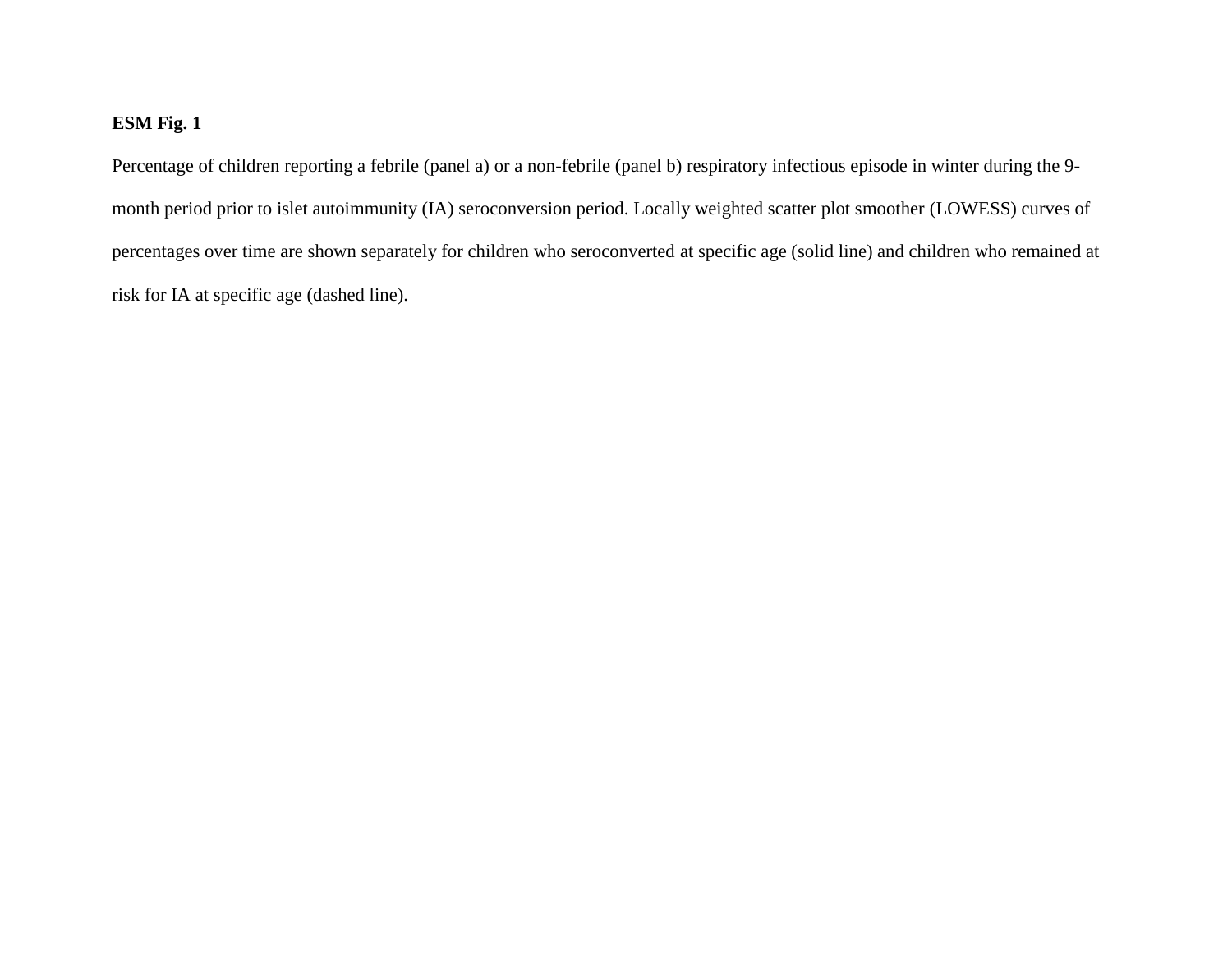## **The Teddy Study Group**

**Colorado Clinical Center:** Marian Rewers, M.D., Ph.D., PI<sup>1,4,5,6,10,11</sup>, Kimberly Bautista<sup>12</sup>, Judith Baxter<sup>9,10,12,15</sup>, Ruth Bedoy<sup>2</sup>, Daniel Felipe-Morales, Brigitte I. Frohnert, M.D.<sup>2,14</sup>, Patricia Gesualdo<sup>2,6,12,14,15</sup>, Michelle Hoffman<sup>12,13,14</sup>, Rachel Karban<sup>12</sup>, Edwin Liu, M.D.<sup>13</sup>, Jill Norris, Ph.D.<sup>2,3,12</sup>, Adela Samper-Imaz, Andrea Steck, M.D.<sup>3,14</sup>, Kathleen Waugh<sup>6,7,12,15</sup>, Hali Wright<sup>12</sup>. University of Colorado, Anschutz Medical Campus, Barbara Davis Center for Childhood Diabetes.

Georgia/Florida Clinical Center: Jin-Xiong She, Ph.D., PI<sup>1,3,4,11</sup>, Desmond Schatz, M.D. $^{*4,5,7,8}$ , Diane Hopkins<sup>12</sup>, Leigh Steed<sup>12,13,14,15</sup>, Jamie Thomas $^{*6,12}$ , Janey Adams $^{*12}$ , Katherine Silvis<sup>2</sup>, Michael Haller, M.D.<sup>\*14</sup>, Melissa Gardiner, Richard McIndoe, Ph.D., Ashok Sharma, Joshua Williams, Gabriela Young, Stephen W. Anderson, M.D.^, Laura Jacobsen, M.D.\*14 Center for Biotechnology and Genomic Medicine, Augusta University. \*University of Florida, ^Pediatric Endocrine Associates, Atlanta.

Germany Clinical Center: Anette G. Ziegler, M.D., PI<sup>1,3,4,11</sup>, Andreas Beyerlein, Ph.D.<sup>2</sup>, Ezio Bonifacio Ph.D.\*<sup>5</sup>, Michael Hummel, M.D.<sup>13</sup>, Sandra Hummel, Ph.D.<sup>2</sup>, Kristina Foterek<sup>¥2</sup>, Nicole Janz, Mathilde Kersting, Ph.D.<sup>¥2</sup>, Annette Knopff<sup>7</sup>, Sibylle Koletzko, M.D.<sup>¶13</sup>, Claudia Peplow<sup>12</sup>, Roswith Roth, Ph.D.<sup>9</sup>, Marlon Scholz, Joanna Stock<sup>9,12</sup>, Elisabeth Strauss<sup>12,14</sup>, Katharina Warncke, M.D.<sup>14</sup>, Lorena Wendel, Christiane Winkler, Ph.D.<sup>2,12,15</sup>. Forschergruppe Diabetes e.V. and Institute of Diabetes Research, Helmholtz Zentrum München, and Klinikum rechts der Isar, Technische Universität München. \*Center for Regenerative Therapies, TU Dresden, <sup>¶</sup>Dr. von Hauner Children's Hospital, Department of Gastroenterology, Ludwig Maximillians University Munich, ¥Research Institute for Child Nutrition, Dortmund.

**Finland Clinical Center:** Jorma Toppari, M.D., Ph.D., PI¥^1,4,11,14 , Olli G. Simell, M.D., Ph.D.<sup>¥^1,4,11,13</sup>, Annika Adamsson, Ph.D.^<sup>12</sup>, Suvi Ahonen\*<sup>±§</sup>, Heikki Hyöty, M.D., Ph.D.\*<sup>±6</sup>, Jorma Ilonen, M.D., Ph.D.<sup>¥ ¶3</sup>, Sanna Jokipuu^, Tiina Kallio^, Leena Karlsson^, Miia Kähönen<sup>µx</sup>, Mikael Knip, M.D., Ph.D.<sup>\*±5</sup>, Lea Kovanen<sup>\*±§</sup>, Mirva Koreasalo<sup>\*±§2</sup>, Kalle Kurppa, M.D., Ph.D.\*<sup>±13</sup>, Tiina Latva-aho<sup>µx</sup>, Maria Lönnrot, M.D., Ph.D.\*<sup>±6</sup>, Elina Mäntymäki^, Katja Multasuo<sup>µx</sup>, Juha Mykkänen, Ph.D.<sup>¥3</sup>, Tiina Niininen<sup>±\*12</sup>, Sari Niinistö<sup>±§</sup>, Mia Nyblom<sup>\*±</sup>, Petra Rajala^, Jenna Rautanen<sup>±§</sup>, Anne Riikonen<sup>\*±§</sup>, Mika Riikonen^, Jenni Rouhiainen^, Minna Romo^, Tuula Simell, Ph.D., Ville Simell^¥13, Maija Sjöberg¥^12,14, Aino Steniusµx12, Maria Leppänen^, Sini Vainionpää^, Eeva Varjonen¥^12, Riitta Veijola, M.D., Ph.D.µ¤14, Suvi M. Virtanen, M.D., Ph.D.\*±§2, Mari Vähä-Mäkilä^, Mari Åkerlund\*±§, Katri Lindfors, Ph.D.\*<sup>13</sup> ¥University of Turku, \*University of Tampere, <sup>µ</sup>University of Oulu, ^Turku University Hospital, Hospital District of Southwest Finland, <sup>±</sup>Tampere University Hospital, <sup>\*</sup>Oulu University Hospital, §National Institute for Health and Welfare, Finland, ¶University of Kuopio.

**Sweden Clinical Center:** Åke Lernmark, Ph.D., PI<sup>1,3,4,5,6,8,10,11,15</sup>, Daniel Agardh, M.D., Ph.D.<sup>13</sup>, Carin Andrén Aronsson<sup>2,13</sup>, Maria Ask, Jenny Bremer, Ulla-Marie Carlsson, Corrado Cilio, Ph.D., M.D.<sup>5</sup>, Emelie Ericson-Hallström, Lina Fransson, Thomas Gard, Joanna Gerardsson, Rasmus Bennet, Monica Hansen, Gertie Hansson<sup>12</sup>, Cecilia Harmby, Susanne Hyberg, Fredrik Johansen, Berglind Jonsdottir M.D., Helena Elding Larsson M.D., Ph.D. <sup>6,14</sup>, Sigrid Lenrick Forss, Markus Lundgren<sup>14</sup>, Maria Månsson-Martinez, Maria Markan, Jessica Melin<sup>12</sup>, Zeliha Mestan, Kobra Rahmati, Anita Ramelius, Anna Rosenquist, Falastin Salami, Sara Sibthorpe, Birgitta Sjöberg, Ulrica Swartling, Ph.D.<sup>9,12</sup>, Evelyn Tekum Amboh, Carina Törn, Ph.D. 3,15, Anne Wallin, Åsa Wimar12,14, Sofie Åberg. Lund University.